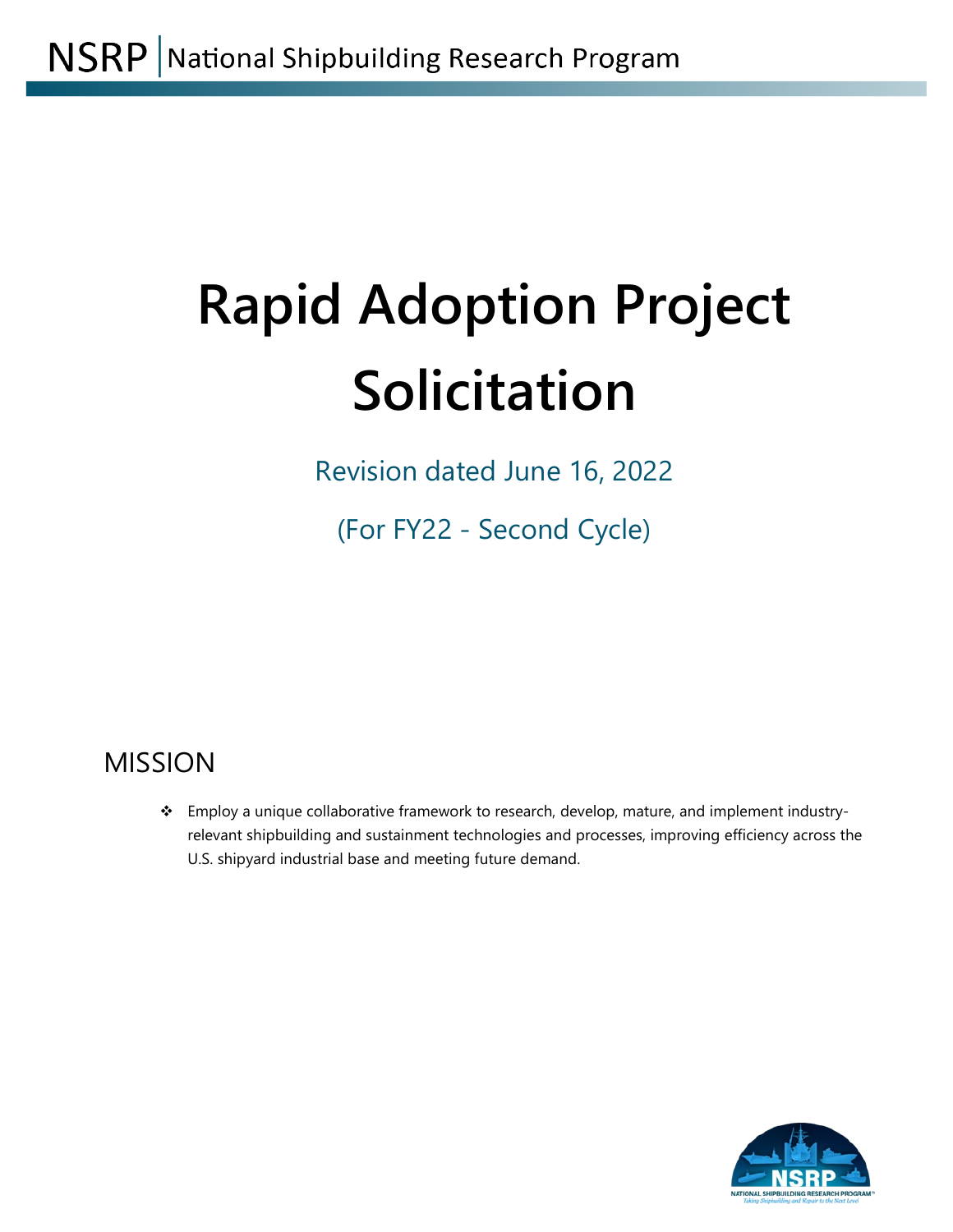# TABLE OF CONTENTS

| 1 <sub>1</sub> |     |  |
|----------------|-----|--|
| 2.             |     |  |
| 3.             |     |  |
| 4.             |     |  |
|                | 4.1 |  |
|                | 4.2 |  |
|                | 4.3 |  |
| 5.             |     |  |
| 6.             |     |  |
| 7.             |     |  |
| 8.             |     |  |
|                | 8.1 |  |
|                | 8.2 |  |
| 9.             |     |  |
|                | 9.1 |  |
|                | 9.2 |  |
|                | 9.3 |  |
|                | 9.4 |  |
|                | 9.5 |  |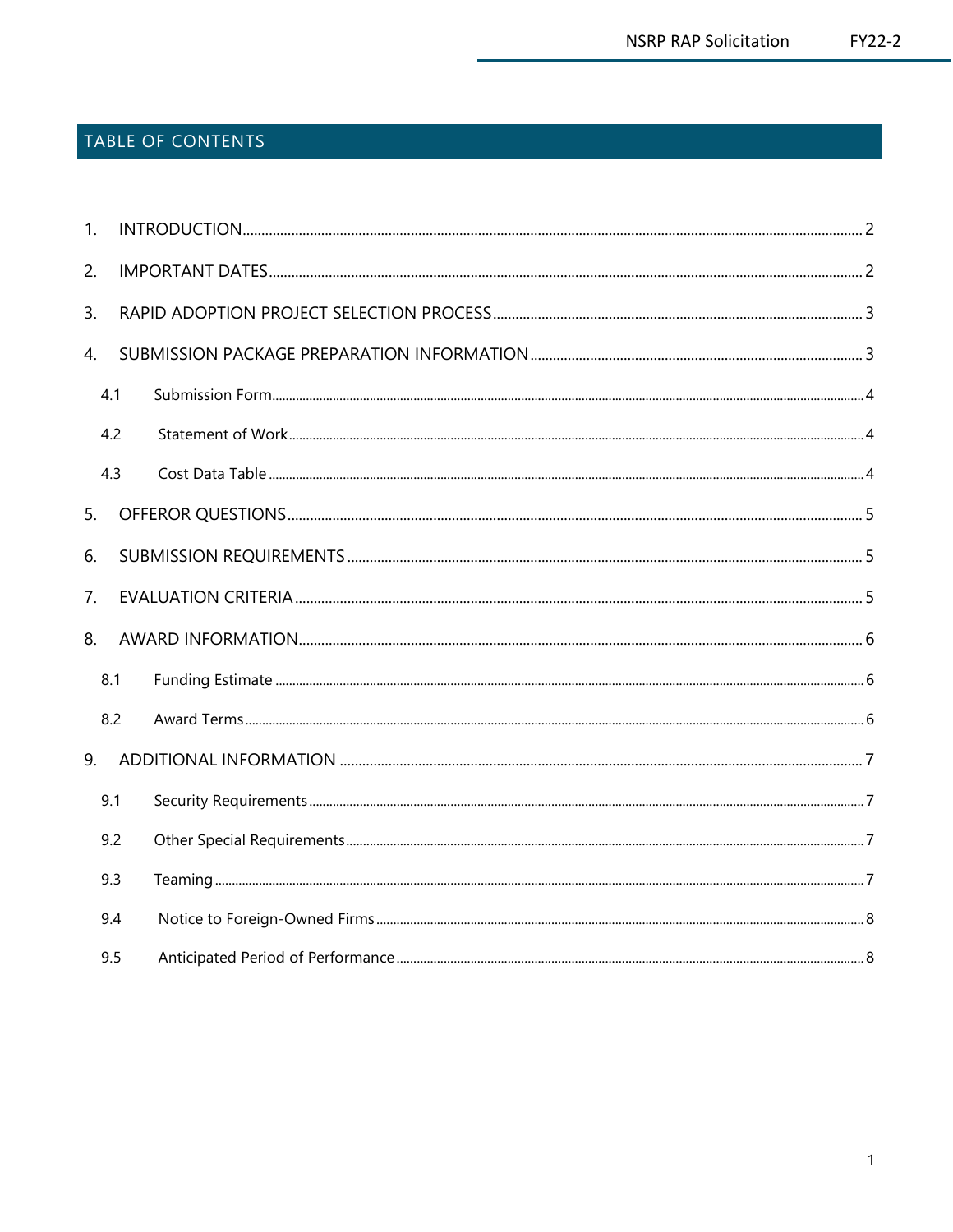# <span id="page-2-0"></span>1. INTRODUCTION

The National Shipbuilding Research Program Advanced Shipbuilding Enterprise (NSRP ASE, hereafter "NSRP") is interested in receiving Rapid Adoption Project (RAP) proposals for the research effort described below. The NSRP mission is to employ a unique collaborative framework to research, develop, mature, and implement industry-relevant shipbuilding and sustainment technologies and processes, improving efficiency across the U.S. shipyard industrial base and meeting future demand. The NSRP's Government impact is primarily on U. S. Navy ships, but the program is also intended to benefit other Government agencies such as the U.S. Coast Guard (USCG), National Oceanic and Atmospheric Administration (NOAA), Maritime Administration (MARAD), Military Sealift Command (MSC), and Army Corps of Engineers (ACoE). The NSRP considers unmanned and optionally-manned vessels to be the types of ships fully within the mission scope.

NSRP has long-established processes for soliciting research and development (R&D) proposals for major, multi-year R&D efforts through Research Announcements, and for smaller R&D projects through the program's communities of practice known as panels. This solicitation targets sufficiently advanced technology solutions that require minimal development and can be rapidly implemented in shipbuilding and/or ship repair at the project's end.

The RAP solicitation is posted on the [NSRP](http://www.nsrp.org/) and System for Acquisition Management [\(SAM.gov\)](https://sam.gov/content/home), formerly Federal Business Opportunities (FedBizOpps)) website. It will be amended as necessary to reflect required changes. Potential offerors are reminded that there are several requirements incorporated in NSRP Rapid Adoption Project solicitation that merit particular attention. Readers are strongly urged to review further details provided in this announcement and the NSRP Rapid Adoption Project Guide.

This is an unrestricted solicitation.

### <span id="page-2-1"></span>2. IMPORTANT DATES

It is intended that the RAP solicitation will remain open and active for the entire Government FY22 (through 30 September 2022), with several cycles during the year. The dates listed below are anticipated for the initial cycle of RAP submissions. Subject to the decision of the NSRP Executive Control Board (ECB) and availability of program funding, additional RAP submission cycles may be announced by amendments to this solicitation. The following is a list of important dates associated with this RAP solicitation cycle:

<span id="page-2-2"></span>

| <b>Event</b>                                   | <b>Date</b>       |
|------------------------------------------------|-------------------|
| <b>Current cycle Submission Packages Due</b>   | 04 August 2022    |
| <b>Technical/Financial Review (estimated)</b>  | 19 September 2022 |
| <b>Current cycle ECB Selection (estimated)</b> | 10 October 2022   |
| <b>Current RAP cycle Awards (estimated)</b>    | 03 November 2022  |
| <b>End of FY22 RAP solicitation</b>            | 30 September 2022 |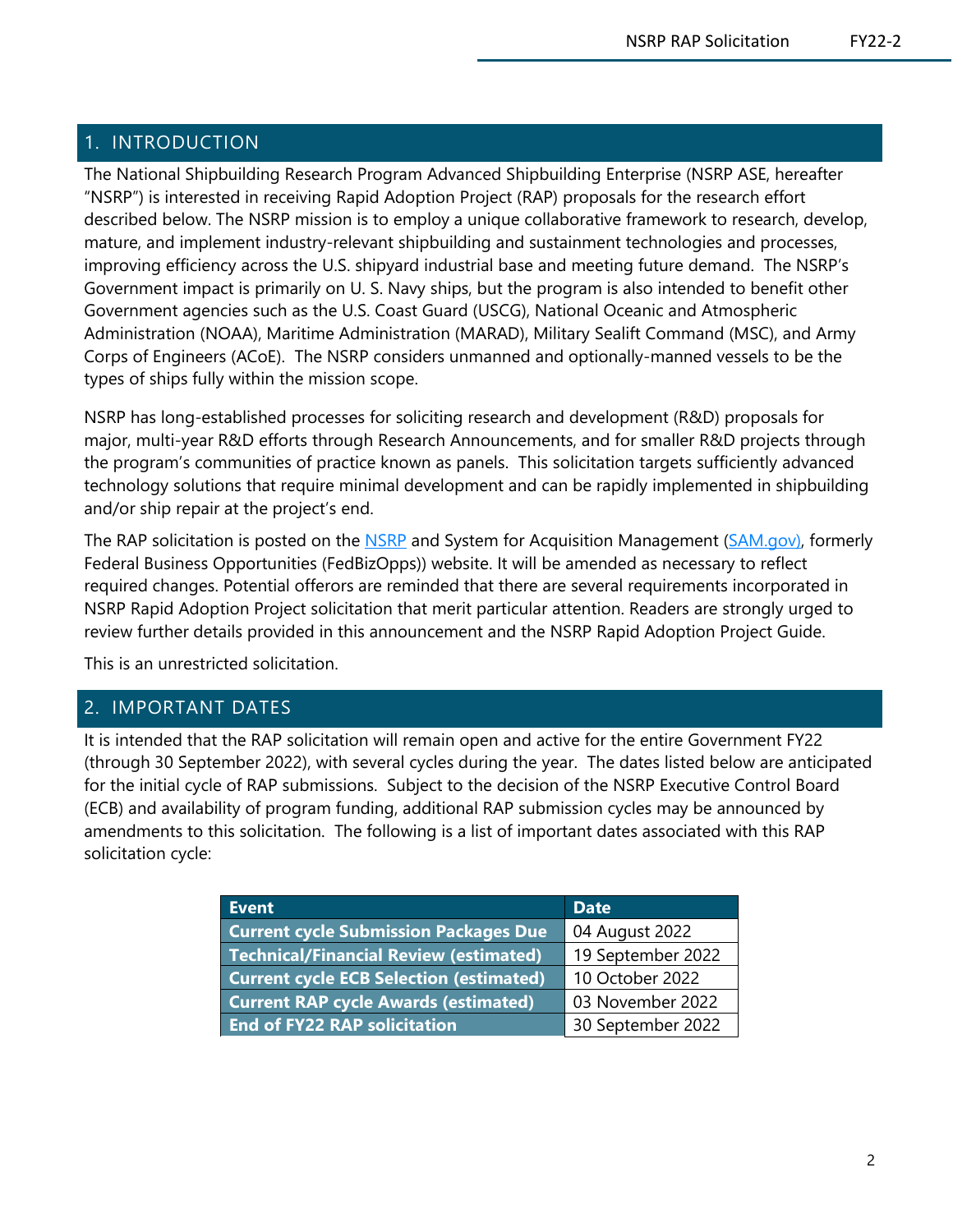# 3. RAPID ADOPTION PROJECT SELECTION PROCESS

As with the project duration and implementation timeline, the RAP selection process is intended to be rapid. The goal of the process is 12 months from submission to completion of a project ready for implementation. Proposals are evaluated by both Navy Technical Authorities (Technical Warrant Holders and Ship Design Managers) and by NSRP leadership on a compressed timeline. Final RAP selection will be made by the NSRP ECB. The selection process is designed with a goal of three months duration from the RAP submission date to award of successful RAP proposals. The process is illustrated below and described in detail in the RAP Proposal Guide.

To support the RAP Selection process, it is important that accurate and complete information be provided upon submission. Requests for clarification or additional information from the Program Administrator to Offerors during this process are to be met completely and rapidly. **Failure to do so may result in elimination of a proposal from the current RAP cycle. Incomplete submissions will be rejected.**



**Figure 1 - NSRP RAP Project Submission and Selection Process**

# <span id="page-3-0"></span>4. SUBMISSION PACKAGE PREPARATION INFORMATION

A complete and compliant RAP proposal, or Submission Package, will include:

- 1. RAP Submission Form
- 2. RAP Statement of Work (includes schedule of milestones/deliverables)
- 3. RAP Cost Table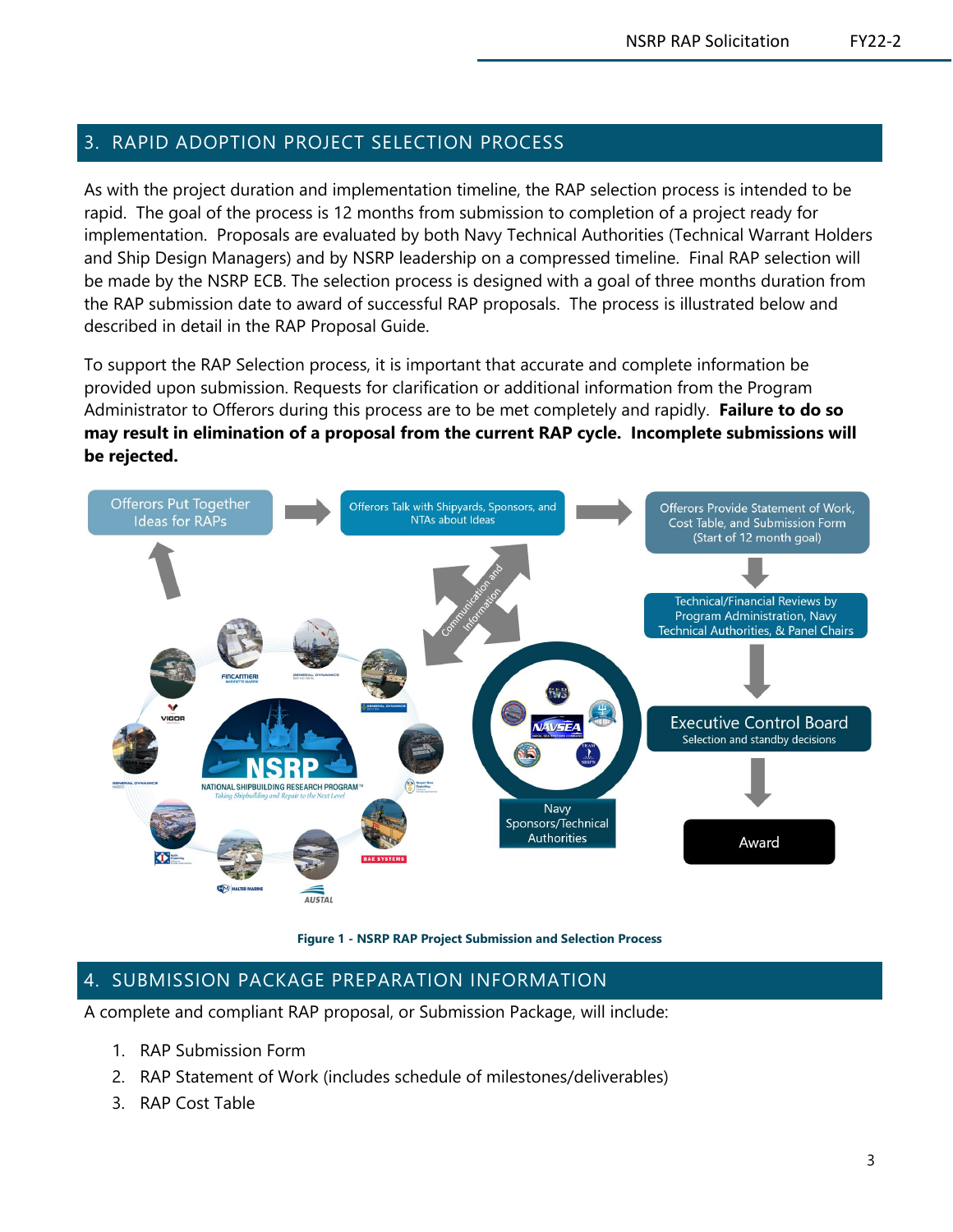Offerors may submit Submission Packages for evaluation according to the criteria set forth in this solicitation, and further defined in the [RAP Proposal Guide.](https://www.nsrp.org/resource-library/) Offerors are advised that, as Program Administrator, only Advanced Technology International (ATI) contracting officials are legally authorized to execute contract awards on behalf of the program.

The RAP Proposal Guide is a key resource developed to assist potential offerors in developing compliant and most competitive Submission Packages. The Guide provides background material on the NSRP project selection process, guidance for the preparation of the Submission Form, and required forms and instructions. *Submissions must be in accordance with the latest Rapid Adoption Project Proposal Guide.* 

A program goal is for industry to share 50% of the cost of NSRP technology development and technology transfer activities with the Government. Cost share is welcome, and is an evaluation criteria, but it is not required for a RAP. Acceptable forms of cost share are defined in detail on the NSRP Base [Task Order Agreement under Article VI.](https://www.nsrp.org/resource-library/)

This solicitation **does not** obligate the program to pay for any proposal or other response preparation cost. The costs of preparing proposals or other documentation in response to this solicitation are not considered a direct charge to any resulting award or any other existing contract.

#### <span id="page-4-0"></span>4.1 SUBMISSION FORM

The Submission Form shall include a description of the nature and scope of the issue/problem being addressed and the proposed solution, the technical requirement documents that must be addressed (if any), the Navy platforms targeted for implementation, and proposed metrics to gauge the impact of implementation. The Submission Form must be filled out completely with as much information as the Offeror can provide. The Submission Form and associated instructions are included in the RAP Proposal Guide.

### <span id="page-4-1"></span>4.2 STATEMENT OF WORK

The Statement of Work (SOW) is submitted as an attachment to the Submission Form. The SOW defines the scope of the proposed effort by defining the project team and tasks to be accomplished. The SOW also lists the project deliverables and provides the milestone and deliverable schedule, including a projected timeline for implementation. Along with the Submission Form, the SOW will be evaluated by the cognizant Navy Technical Authorities and other evaluators for the effectiveness of the proposed effort in supporting rapid implementation and other requirements from the RAP Solicitation and Proposal Guide. The RAP SOW template is included in the RAP Proposal Guide.

#### <span id="page-4-2"></span>4.3 COST DATA TABLE

A completed Cost Data Table will be required at the same time as the Submission Form and SOW, and will also be to be used in the evaluation of the proposed project. The Cost Table is not directly attached to the Submission Form at submission. It will not be provided to the Navy Technical Authorities. The completed table will only be evaluated by the NSRP Program Administrator; the total Program funding and Cost Share values will be provided to other NSRP reviewers including the ECB. The RAP Cost Data Table is included in the RAP Proposal Guide.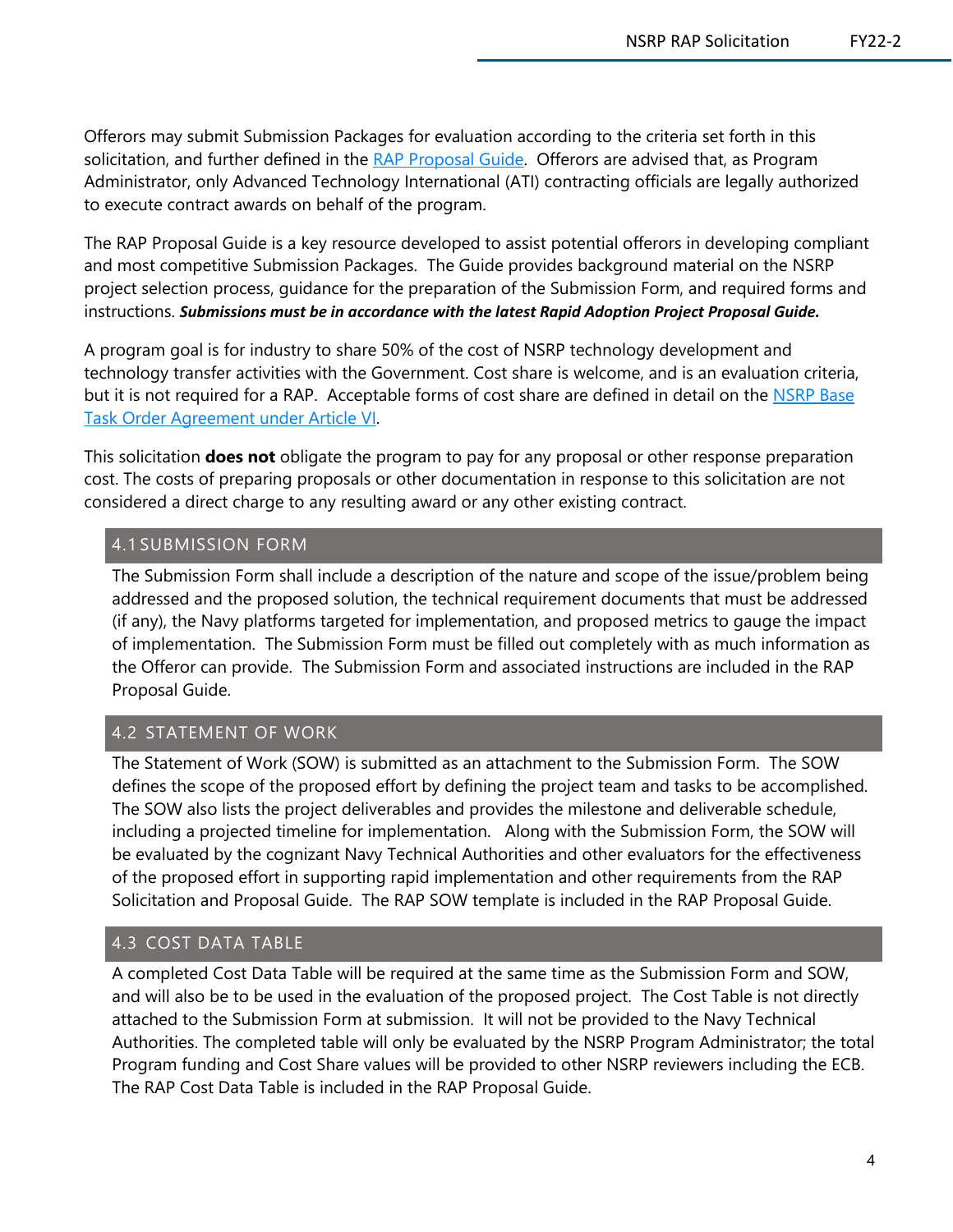# <span id="page-5-0"></span>5. OFFEROR QUESTIONS

During this solicitation, the Offerors will have an open line of communication with the Navy Technical Authorities. Mr. Howard Franklin (**[howard.l.franklin9.civ@us.navy.mil](mailto:howard.l.franklin9.civ@us.navy.mil) or (202) 781-2171)** will act as the liaison between Offerors and the cognizant Navy Technical Authorities, and should be made aware of such engagement. Offerors are **highly** encouraged to communicate with the Navy Technical Authorities regarding their potential project solution during the solicitation window from release of the solicitation through the Submission Package due date, to ensure that the proposal is beneficial and a viable option for award and an effective review process. Once the deadline has passed for the submission period for each round of RAPs, the communication between the Navy Technical Authorities and Offerors regarding this cycle's proposals **will only be** conducted through NSRP ATI Contracts.

Questions concerning contractual, cost or pricing, format, or submission should be directed to the NSRP ATI Contracts Manager, Elizabeth Frankart, at [NSRP-contracts@ati.org.](mailto:NSRP-contracts@ati.org)

# <span id="page-5-1"></span>6. SUBMISSION REQUIREMENTS

**Complete** Submission Packages in response to this RAP **must be** received by **5:00 pm Eastern Time on 04 August 2022**. Submission Packages should include sufficient information regarding the proposed solutions and project

Submission Packages received after the time and date specified above **will not** be evaluated in this cycle. **No extensions will be granted**. Those packages submitted after the due date may be modified and resubmitted by the Offeror for a future RAP solicitation cycle. ATI will provide acknowledgement, via email, of submission receipt.

For this solicitation, submission will be via ATI's Secure File Transfer Protocol (FTP) site.

- 1. Offerors are required to use this link for submission of the full RAP Submission Package a. [https://filetransfer.ati.org/filedrop/~SJk2sa](https://filetransfer.ati.org/filedrop/%7ESJk2sa)
- 2. Offerors must register on the ATI FTP site prior to uploading Submission Package.
- 3. Once registration is complete, offerors will then be able to upload **one (1) copy** of their RAP Submission Package in Microsoft Word (version 2010 or later) or **searchable** PDF (**not a scanned copy**).
- 4. ATI will be alerted via FTP site email message that the Submission Package has been uploaded. After ATI has downloaded the Submission Package, the offeror will receive an email confirmation that the proposal has been downloaded.

# <span id="page-5-2"></span>7. EVALUATION CRITERIA

The ECB will evaluate RAPs for selection using criteria that include, but are not limited to, those shown below. There is no relative importance or weight of criteria implied by their order of this list. Offerors should consider these criteria during planning and development of a RAP Submission Package.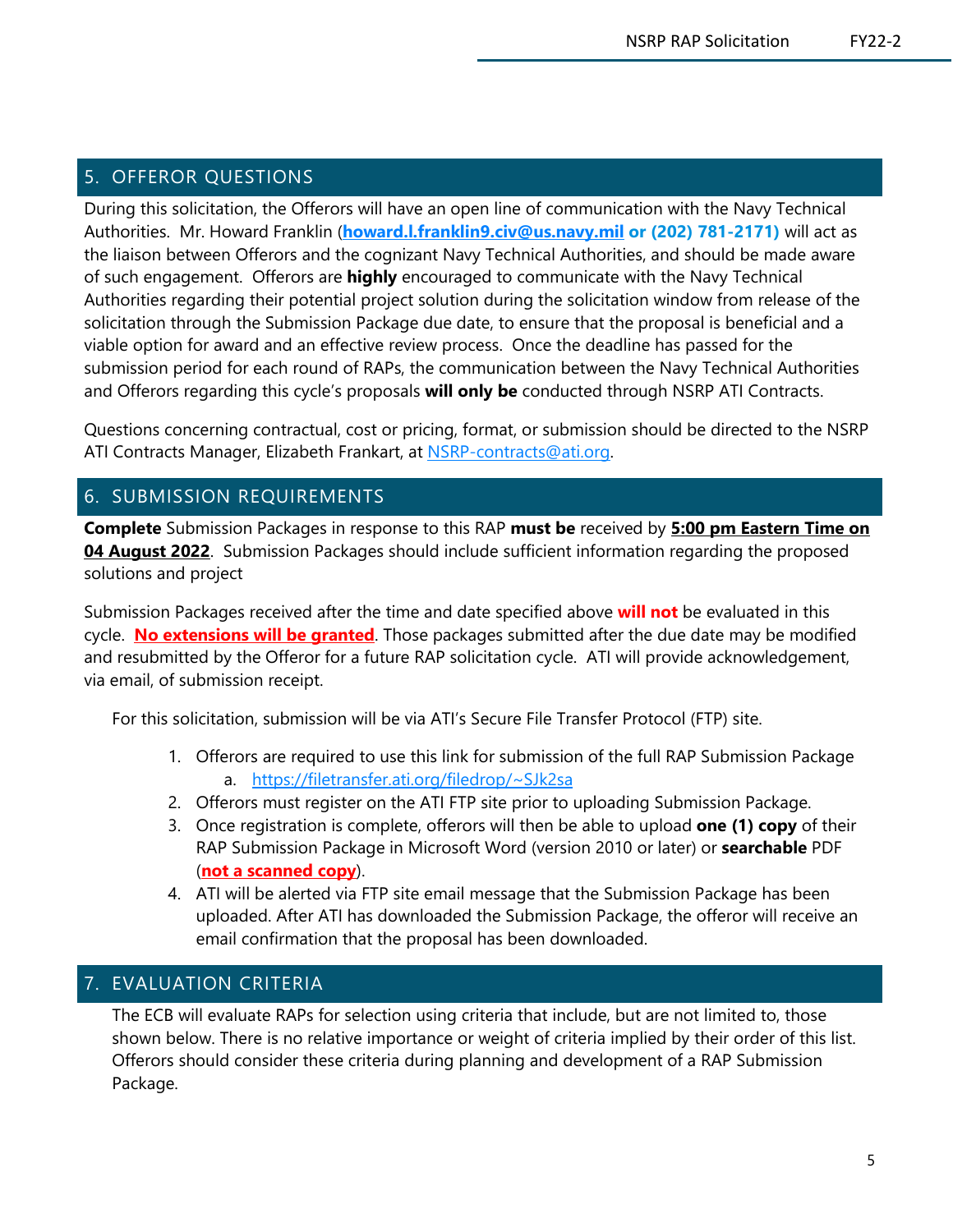- Participation and endorsement by one, or preferably multiple shipyards.<sup>[1](#page-6-3)</sup>
- The proposed solution's strategic fit and value to the shipbuilding and ship repair industry, Navy, and/or other Government sponsors.
- Conformance of the proposed effort within the RAP Elements detailed in the RAP Proposal Guide.
- Likelihood of the proposed effort will meet the criteria of "Ready for Implementation," detailed in the RAP Proposal Guide.
- Reasonableness of proposed costs.
- Likelihood that the measurable beneficial impact(s) identified will result in a measurable Return on Investment (ROI) determination by the end of the project.
- Breadth of application of the solution to shipbuilding industrial base and/or naval platforms.
- Perceived risks to successful project completion and implementation, and realization of project ROI.
- Inclusion and amount of proposed cost share.
- Degree of Teaming anticipated.

### <span id="page-6-1"></span><span id="page-6-0"></span>8. AWARD INFORMATION

#### 8.1 FUNDING ESTIMATE

It is anticipated that multiple RAP projects will be awarded per RAP solicitation cycle based on expected budget actions; however, there is no guarantee of Government funding. Individual project funding is not predetermined.

The NSRP Rapid Adoption Project solicitation should result in multiple awards through the fiscal year depending, in part, on the cost of individual proposals and available funding. The combined value of program funding and cost share for individual proposals may exceed \$150,000, but individual proposals shall not exceed \$150,000 in program funding.

Of note, both cost reasonableness and overall project ROI evaluations are enhanced by proposing only that amount of cost needed to successfully complete the project.

#### <span id="page-6-2"></span>8.2 AWARD TERMS

The NSRP Program reserves the right to select for award any, all, part, or none of the Submission Packages received.

<span id="page-6-3"></span><sup>&</sup>lt;sup>1</sup> See Rapid Adoption Project Proposal Guide, Section 3.0, "Definitions", for the definition of a "shipyard"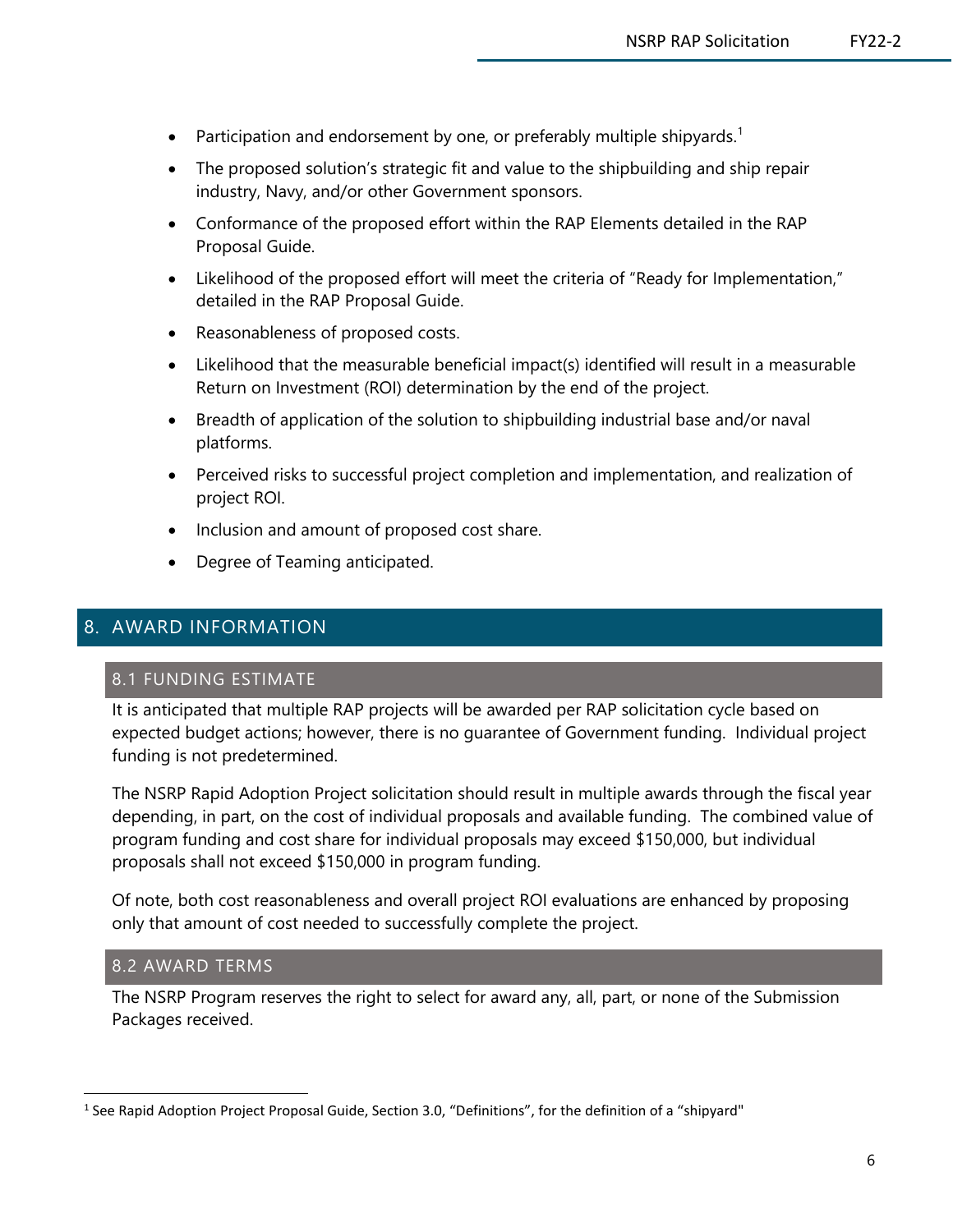The contractual vehicle used to award and fund selected projects will be a Task Order (TO) executed under a Base [Task Order Agreement](http://www.nsrp.org/resource-library/) (TOA). A Base TOA, content of which may be found on the [NSRP](https://www.nsrp.org/)  [website,](https://www.nsrp.org/) must be executed prior to the award of any RAP TOs.

Offerors are advised to contact ATI if they have any questions on this requirement. Offerors are also advised to check the [NSRP](http://www.nsrp.org/) website periodically during the solicitation period for any new changes to the Base TOA terms and conditions.

Upon notification of project selection, awardees will have 10 business days to sign and return the Base Task Order Agreement (if not already executed) and the project Task Order Agreement to ATI. Failure to do so may result in cancellation of the project.

# <span id="page-7-1"></span><span id="page-7-0"></span>9. ADDITIONAL INFORMATION

#### 9.1 SECURITY REQUIREMENTS

NSRP is not a program authorized to store or handle classified information. Do not include any classified material in either proposals or deliverables.

#### <span id="page-7-2"></span>9.2 OTHER SPECIAL REQUIREMENTS

Offerors are advised that research findings and technology developments arising under this project may constitute a significant enhancement to the national defense, and to the economic vitality of the United States. As such, in the conduct of all work under this project, the offeror will comply strictly with the International Traffic in Arms Regulation (22 CFR 120-130), the National Industrial Security Program Operating Manual (DoD 5220.22-M) and the Department of Commerce Export Regulation (15 CFR 730-774), to include marking, handling, and exchange of any project notes, documents, and deliverables.

Although RAP projects do not typically contain Controlled Unclassified Information (CUI), in accordance with the security requirements specified by National Institute of Standards and Technology (NIST) Special Publication (SP) 800-171 "Protecting Controlled Unclassified Information in Nonfederal Information Systems and Organizations" (see [http://dx.doi.org/10.6028/NIST.SP.800-](http://dx.doi.org/10.6028/NIST.SP.800-171) [171\)](http://dx.doi.org/10.6028/NIST.SP.800-171) all Offerors that include marked CUI in their proposals also represent by submission of proposals that these security requirements have been implemented, if required.

#### <span id="page-7-3"></span>9.3 TEAMING

Teaming arrangements are strongly encouraged on NSRP projects, and at least one shipyard shall be a participant, if not the prime. Exceptions to this requirement may be considered on a case-by-case basis where there is compelling justification that the program mission is best served by the proposed deviation.

In addition to the industry teaming, engagement of Navy Technical Authorities is strongly encouraged. Interested parties should contact the NAVSEA NSRP Program Engineer, Mr. Howard Franklin, at howard.I.franklin9.civ@us.navy.mil or (202) 781-2171 for early coordination.